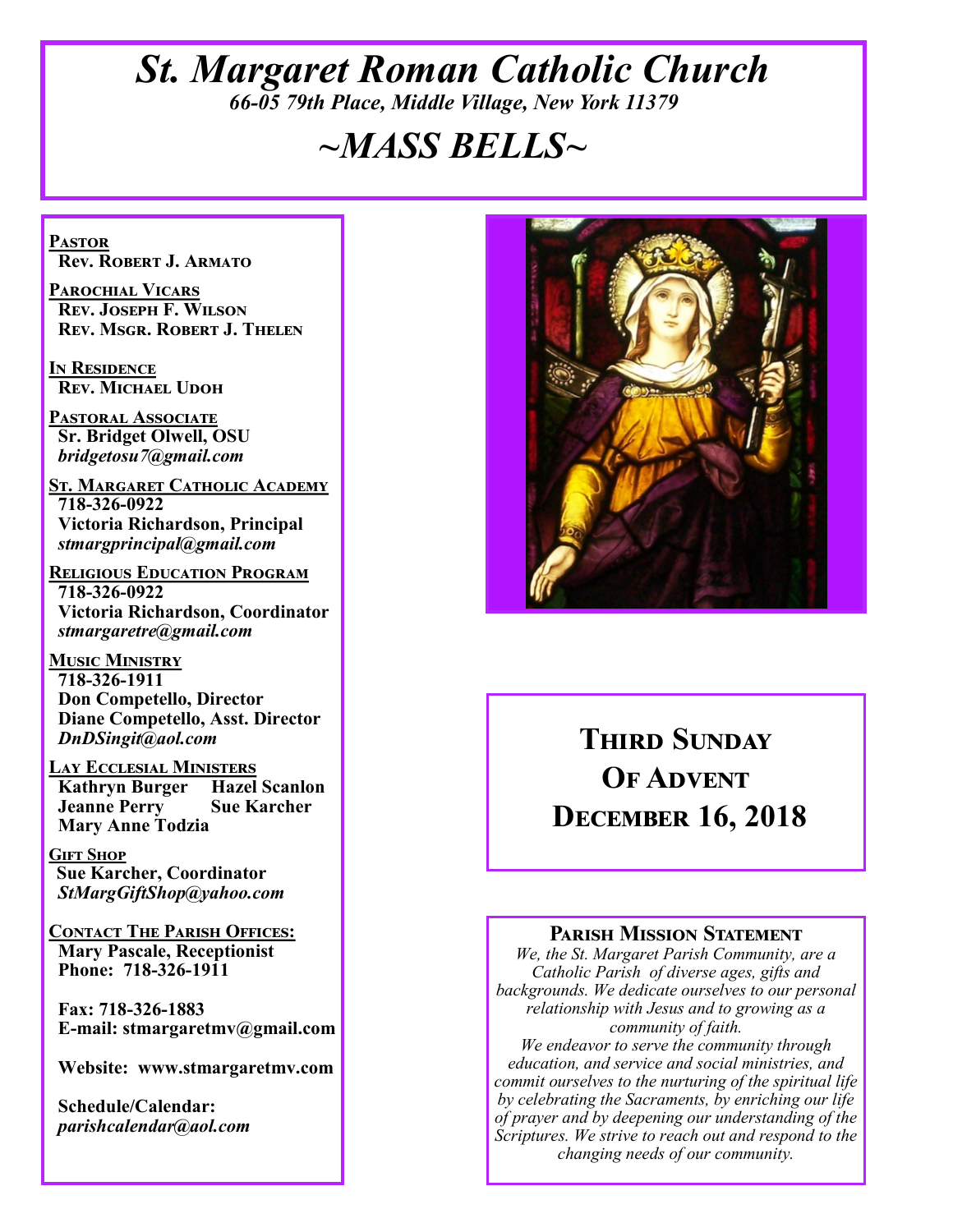## *MASSES FOR THE WEEK*

| SUN.        | <b>DECEMBER 16 - THIRD SUNDAY OF ADVENT</b>                                                                                                                                                                                                                |
|-------------|------------------------------------------------------------------------------------------------------------------------------------------------------------------------------------------------------------------------------------------------------------|
| 7:30        | Piro Zangarilli                                                                                                                                                                                                                                            |
| 9:00        | Gaetano Catalano/Rosario, Rosaria e Nunzio                                                                                                                                                                                                                 |
|             | Taormina/Saverio, Michael e Luigi Bosco/<br>Arturo Valanti/Domenica e Pietro Martorana/<br>Giuseppina DeFilippi/                                                                                                                                           |
| 10:30       | Tom, Rosaleen, Catherine & Michael Reilly                                                                                                                                                                                                                  |
| <b>NOON</b> | Fire Lt. Kevin J. and William Pfeifer                                                                                                                                                                                                                      |
| 5:00PM      | Amelia Oswald                                                                                                                                                                                                                                              |
| MON.        | <b>DECEMBER 17 - ADVENT WEEKDAY</b>                                                                                                                                                                                                                        |
| 7:00        | Peter Radske (ANNI)                                                                                                                                                                                                                                        |
| 9:00        | Daniel Fitzgerald                                                                                                                                                                                                                                          |
| TUE.        | <b>DECEMBER 18 - ADVENT WEEKDAY</b>                                                                                                                                                                                                                        |
| 7:00        | Priest Ordination Class of 1970                                                                                                                                                                                                                            |
| 9:00        | Helen Kosinski                                                                                                                                                                                                                                             |
| WED.        | <b>DECEMBER 19 - ADVENT WEEKDAY</b>                                                                                                                                                                                                                        |
| 7:00        | Enrico Saviano                                                                                                                                                                                                                                             |
| 9:00        | Augie DeSimone                                                                                                                                                                                                                                             |
| THU.        | <b>DECEMBER 20 - ADVENT WEEKDAY</b>                                                                                                                                                                                                                        |
| 7:00        | Rosemarie Brennan (BRITH)                                                                                                                                                                                                                                  |
| 9:00        | <b>Andrew Dettling</b>                                                                                                                                                                                                                                     |
| FRI.        | <b>DECEMBER 21 - ST. PETER CANISIUS</b>                                                                                                                                                                                                                    |
| 7:00        | Marie Sparacio                                                                                                                                                                                                                                             |
| 9:00        | Anna & Wilhelm Nick/The Stalzer Family                                                                                                                                                                                                                     |
| SAT.        | <b>DECEMBER 22 - ADVENT WEEKDAY</b>                                                                                                                                                                                                                        |
| 9:00        | <b>COLLECTIVE: Giacomo Gennari</b>                                                                                                                                                                                                                         |
| 5:00PM      | Virginia Congemi                                                                                                                                                                                                                                           |
| SUN.        | <b>DECEMBER 23 - FOURTH SUNDAY</b><br><b>OF ADVENT</b>                                                                                                                                                                                                     |
| 7:30        | People of the Parish                                                                                                                                                                                                                                       |
| 9:00        | Vincenza, Mariano e Salvatore Palmeri/<br>Salvatore e Calogero DiMaggio/Rosario,<br>Rosaria e Nunzio Taormina/Daniele Bussa/<br>Andrea, Giuseppe, Grazia e Laura Polazzolo/<br>Salvatore, Vito e Francesca Pipitone/<br>Nicola Mancino/Antonio Tartamella/ |
| 10:30       | Karl Sippenauer (ANNI)                                                                                                                                                                                                                                     |
| <b>NOON</b> | Martin & Charlotte Wintergerst                                                                                                                                                                                                                             |
| 5:00PM      | Rosaleen, Tom, Catherine & Michael Reilly                                                                                                                                                                                                                  |



**CONFESSIONS WILL BE HEARD ON MONDAY, DECEMBER 17 AS FOLLOWS: 7:30 TO 9:00 AM - 4:00 TO 5:30 PM - 6:30 to 8:00 PM LAST OPPORTUNITY BEFORE CHRISTMAS SAT., DEC. 22 - 3:00 to 4:30PM**

# **PARISH INFORMATION**

**The Rectory office is open Monday - Thursday - 9 am to Noon, and 1 pm to 7pm Friday - 9 am to Noon, and 1 pm to 5 pm Saturday - by appointment Sunday - closed**

**CONFESSIONS** - Saturday, 4-4:45 pm or by appointment with a priest.

**NOVENA** to Our Lady of the Miraculous Medal Mondays after the 9am Mass.

**BAPTISMS** take place on the 1st and 3rd Sundays of the month. Please call the rectory for an appointment and to register your child.

**WEDDINGS MUST** be scheduled at least six months in advance by appointment with a priest or a deacon. Please call the rectory office. For marriage preparation information visit www.pre-cana.org.

**THE ENGLISH CHOIR** rehearses on Tuesday, at 7 pm in the Church. Tenors and baritones needed!

**IL CORO ITALIANO** prattica ogni Domenica prima della Messa Italiana.

**THE YOUTH CHOIR** rehearses on Thursday, from 6-7 pm in the Church. For more info, DnDsingit@aol.com

**BOY SCOUT TROOP #119** meets on Tuesdays from 7:15-9 pm in the Parish Hall. New members are welcome, age 10 1/2 & up. Call Mr. Krzewski, 718-894-4099.

**CUB PACK #119** meets on Mondays from 7-8:30 pm in the Parish Hall. New members welcome, age 6 to 10-1/2. Call Mr. Krzewski, 718-894-4099.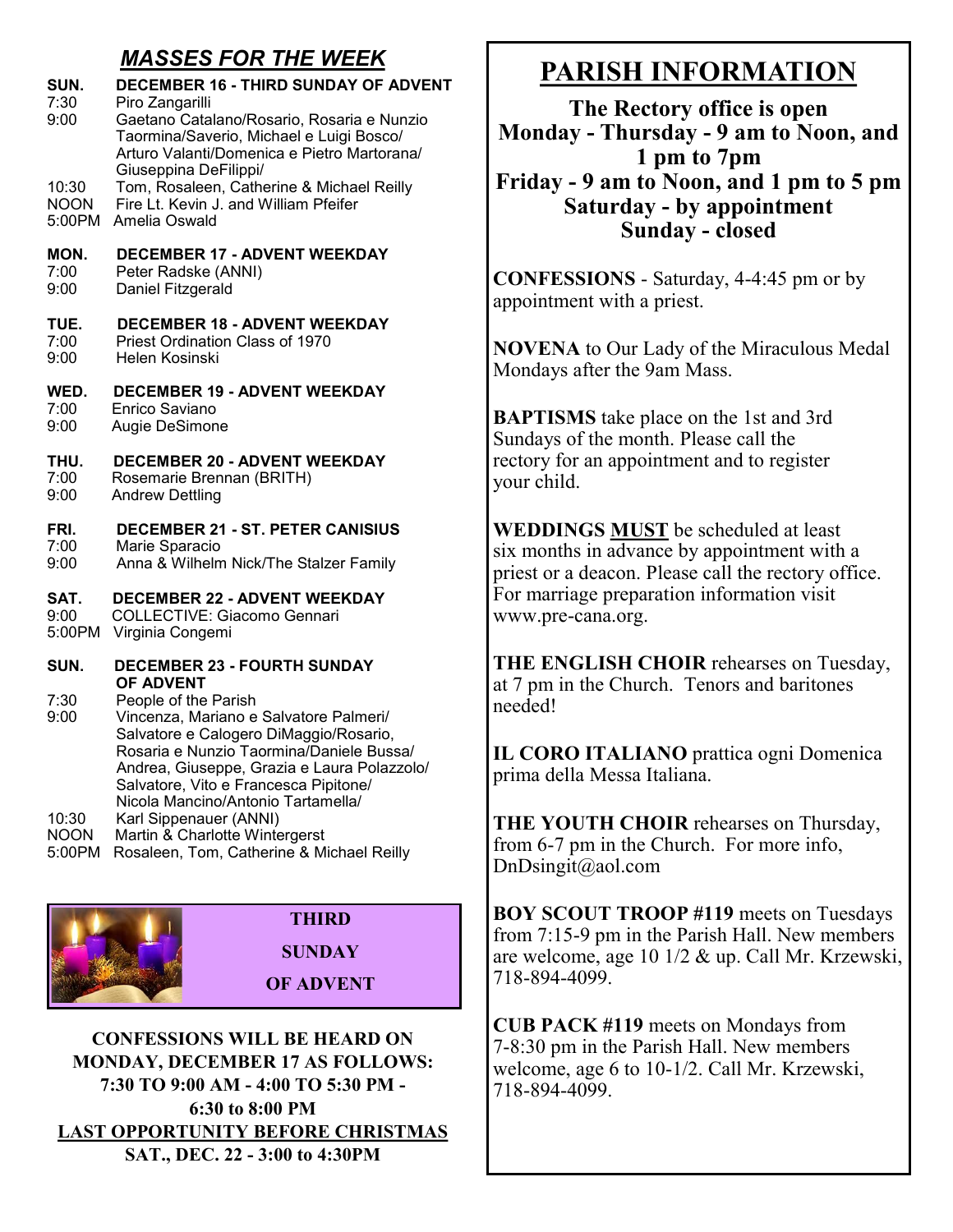# PLEASE PRAY FOR OUR SICK

Karen Guarascio, Connie Faccibene, Linda Frazier, Cari Ann Falk-LoBello, Glen Falk, Ronald Frazier, John Downer, Robert Sabini, Lee Falk, Scott White, Baby McKinley Kelleher, Sean Harrison, Justin James Quirke, Elizabeth Ott, Marion Caracciola, Baby Keila Mary Champoli, The Ferrugio Family, Sandra Slattery, Richard Santangelo, Joseph Simon, James Taylor, James Leung, Dr. Joan Virostko, Alfie Poje, Margaret Cosentino, Ann Pompeo, Larry Dumbra, Bob Marvin, Joseph O'Brien, Katie Bryzgornia, Daniel Fox, Domenica Millitello, Caterina D'Anna, Evelyn Mojica, Immaculate Marge D'Elia, Carol Arevalo, Jim O'Driscoll, Victoria Lippolis, Mary Rigovich, Matteo Sabini, Charles Schaaf, Alvaro Andres Gonzalez, Luis Sanchez, Billy Gillespie, George McGarry, Cathie Greulich, Anthony Bruno, Charles G. Krzewski, John Wert, Joseph Stubbs, Bob & Karen Schaefer, Michael Hirst, Mary Harrison, John Murphy, Anne McGinnis, Richard Santangelo, Norma Voyer, Vicky Turato, Adriana Caruso, Julio Pelaez, Maritza Gutierrez, Graciela Mora, Cindy Mulore, Salvatore Tuttolomondo, Gloria Mojica, Gloria Pemaj,

*The names will remain for 3 months, please call 718-326-1911 and ask for continued prayers.*

## **Prayer Requests**

**Pray for vocations to the Priesthood and Religious Life.** 

**Please pray for our men and women from our Parish serving in the defense of our country: Lt. Col. Thomas Frohnhoefer Sgt. Robert A. Domenici** 



#### *WE RECALL OUR BELOVED DECEASED*

*Especially, Victoria Klotz, May they rest in Christ's Peace!*

# *MEMORIALS*

## *WINE & HOST THIS WEEK*

*are offered in memory of Rudolf Nohenfeld at the request of Frank & Florence Cerar.*

# *LAMP & CANDLE THIS WEEK*

*are offered in memory of Margrit Meyer at the request of St. Margaret's Choir.*

## *TABERNACLE LAMP THIS WEEK*

*is lit in memory of Augie DeSimone.* 

# **TODAY'S READINGS**

*Second Sunday of Advent* 

Zep 3:14-18a Is 12:2-3, 4, 5-6 Phil 4:4-7 Lk 3:10-18

# **READINGS FOR THE WEEK**

Mt 1:18-25

Lk 1:5-25

Lk 1:26-38

Monday: Gn 49:2, 8-10 Ps 72:1-2, 3-4ab, 7-8, 17 Mt 1:1-17

Ps 72:1-2, 12-13, 18-19

Ps 71:3-4a, 5-6ab, 16-17

Ps 24:1-2, 3-4ab, 5-6

Tuesday: Jer 23:5-8

Wednesday: Jgs 13:2-7, 24-25a

Thursday: Is 7:10-14

Friday: Sg 2:8-14 or Zep 3:14-18a

Ps 33:2-3, 11-12, 20-21 Lk 1:39-45 Saturday: 1 Sm 1:24-28

1 Sm 2:1, 4-5, 6-7, 8abcd Lk 1:46-56

Sunday: Mi 5:1-4a Ps 80:2-3, 15-16, 19-19 Heb 10:5-10 Lk 1:39-45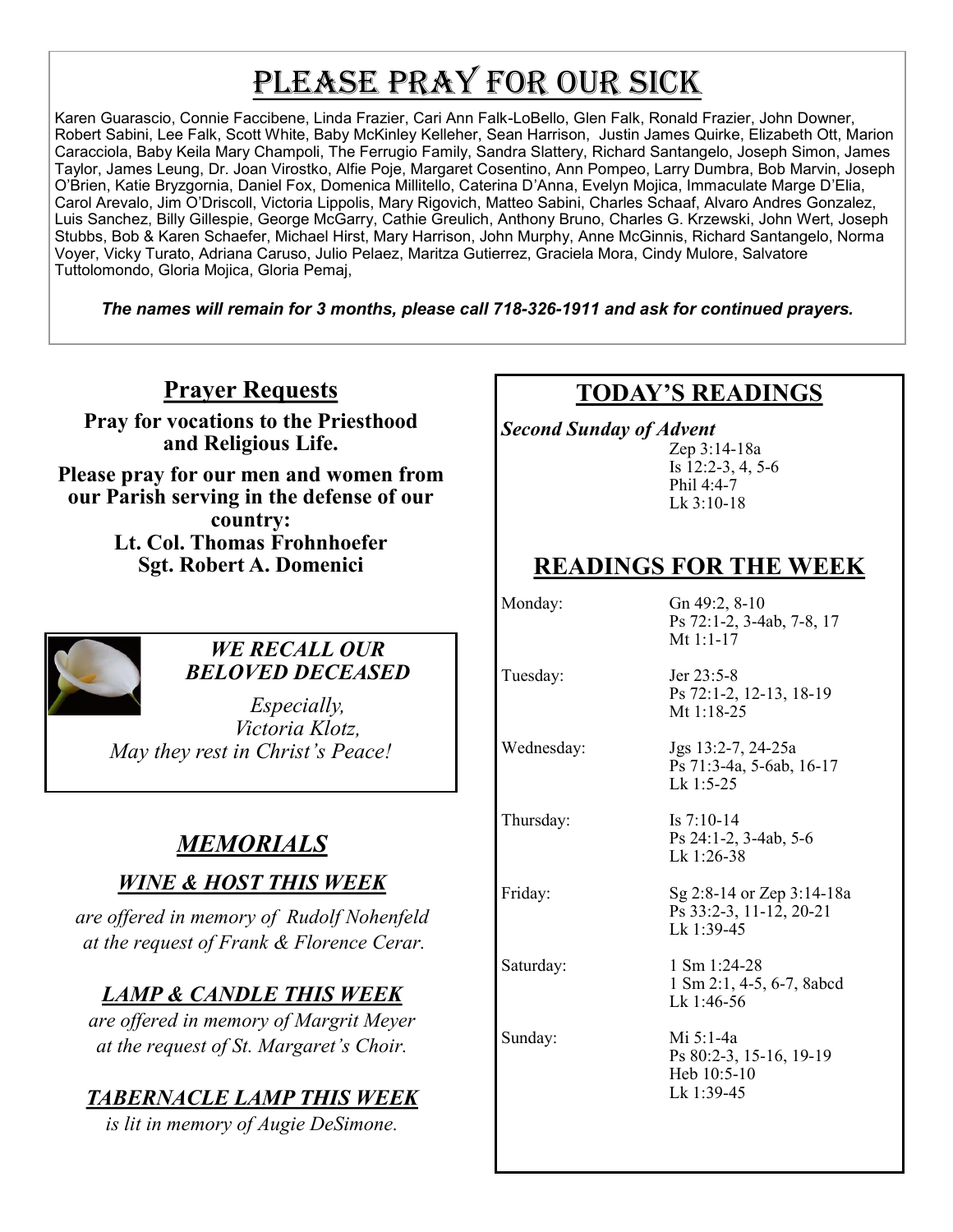### **ADVENT CONFESSIONS**

 Confessions in preparation for Christmas will be heard on Monday, December 17, from 7:30 to 9:00 am, 4:00 to 5:30 pm, and 6:30 to 8:00 pm. *Students in the Religious Ed Program,* Wednesday evening classes, should go to confession on Monday afternoon or evening.

The very **last opportunity** for confessions before Christmas will be Saturday, December 22, from 3:30 to 4:45 pm.

#### **PLEASE TAKE NOTE . . .**

We have resumed *Bible Class*, with Fr. Wilson on Monday at 1pm in the Convent meeting room.

#### **WE WOULD LIKE TO THANK**

Lauraine McConville for her generosity in donating American Flags for our flagpole, in memory of her uncle David J. McConville.

#### **PARISH REGISTRATION**

 Very often, people come to the Rectory asking for a certificate or letter attesting to their being active members of our Parish. That's hard for us to do, if there is no record of their being registered.

 All families worshiping here at St. Margaret's are encouraged to register with the Rectory Offices. All you have to do is complete the following information and drop it into the collection basket. We'll take it from there.

| Name:    |        |
|----------|--------|
| Address: |        |
|          |        |
| Phone #: | $($ )- |

#### *CHRISTMAS SCHEDULE 2018*

#### **CONFESSIONS**

*Monday, December 17th* 7:30 to 9:00am - 4:00 to 5:30pm - 6:30 to 8:00pm *Saturday, December 22nd* 3:00 to 4:30pm

#### **CHRISTMAS EVE MASSES**

*Monday, December 24th* 5:00 pm - 11:30pm - Choral Prelude Midnight

#### **CHRISTMAS DAY MASSES**

*Tuesday, December 25th* 9:00am (Bilingual - Italian/English), 10:30am and 12 Noon **NO EVENING MASS HOLYDAY OF OBLIGATION**

**NEW YEAR'S EVE MASS** *Monday, December 31st* 5:00pm Vigil Mass

#### **SOLEMNITY OF MARY, THE MOTHER OF GOD**

*Tuesday, January 1, 2019* 9:00am (English), 10:30am, 12 Noon **NO EVENING MASS NOT A HOLYDAY OF OBLIGATION**

#### **THE ADVENT WREATH**

 The third candle is pink and symbolizes joy. It is called the "Shepard's Candle," and is pink because rose is a liturgical color for joy. The third Sunday of Advent is Gaudete Sunday and is meant to remind us of the joy that the world experienced at the birth of Jesus, as well as the joy that the faithful have reached the midpoint of Advent.

 On the fourth week of Advent, we light the final purple candle to mark the final week of prayer and penance as we wait for the birth of our Savior. This final candle the "Angel's Candle," symbolizes peace. It reminds us of the message of the angels:

*"Peace on Earth, Good Will toward Men!"*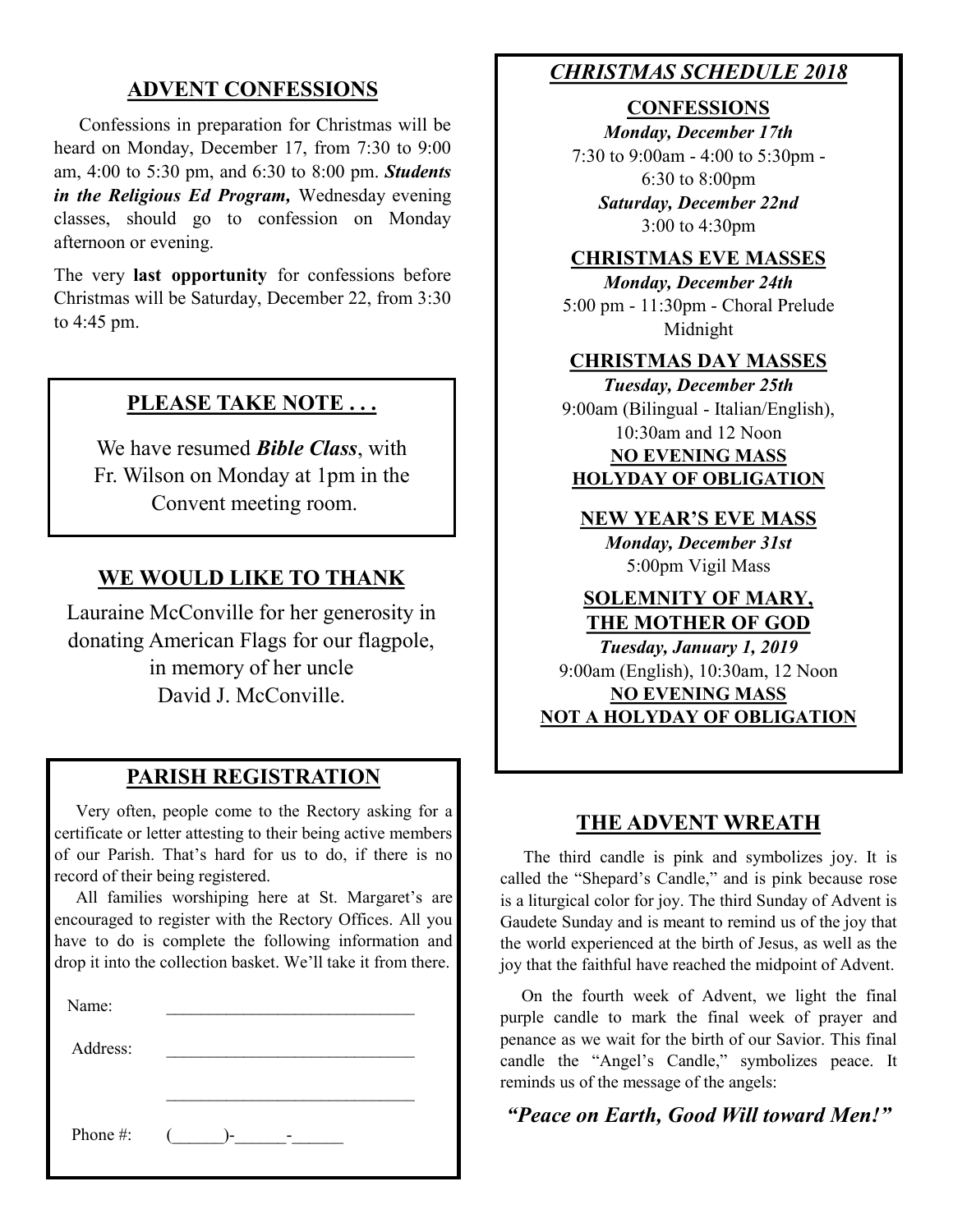

# *FROM THE ACADEMY*

## **SAVE THE DATE . . .**

 **Better Late than Never New Year's Masquerade Ball,** Friday, January 25 at 8pm in the Parish Center. Tickets are \$50 and include a hot buffet, soda, wine and beer.

> Dance the night away. Dress to dazzle or disguise. Tickets are now on sale. Please call the School, **718-326-0922.**

#### **PRAYERS ARE NEEDED**

for the husband and family of Mary Murphy, our crossing guard. Mr. Murphy was in a bad construction accident. Let us pray for a speedy recovery!

## **CONGRATULATIONS**

to former St. Margaret Academy students who have received honors at **Msgr. McClancy Memorial High School:** BRYAN DAVILA, RICHARD HUBERT, MATTHEW FRAGAPANE, JOSEPH LaBARBERA, JORDANA NADILE, STEVEN SIANO, TIMOTHY WALLS, FIORELLA VELIZ, IZABELLA RODZIEWICA We wish all of these students continued success in their future endeavors.

# **ANNUAL CATHOLIC APPEAL**

 There are just two more weeks to go for this year's campaign. **Only money above goal that is** *received* **by December 31 will come back to the Parish,** so please make your pledges and *complete your payments ASAP, lest we forfeit receiving over \$2,000.* 

## **JUST A REMINDER . . .**

 While we no longer celebrate private memorial Masses, families who wish to have an annual or "month's mind" Mass offered for a loved one can join in the memorial Mass celebrated each month, for the repose of the souls of those buried from our church during the preceding month. Call the Rectory Offices to make the arrangements. **The next memorial Mass will be celebrated at 11:45am Saturday, January 12, 2019.** 

#### **THE ST. VINCENT dePAUL FOOD PANTRY** is located at 66-25 79 Place Middle Village, NY



#### **The pantry is open on WEDNESDAY AND SATURDAY from 10am to 12 Noon.**

*The Food Pantry is in need of small (1-2lb) canned hams for our Christmas food bags. As always, thank you for your generosity*



## **MAGNIFICAT COMPANIONS**

 Copies of the *Magnificat Advent Companion* are on sale at the Rectory Offices during the week and in the Sacristy, *while supplies last.* At just \$2.00 per

copy, they are a great way to prepare prayerfully for Christmas.

# **THANKS!**

 Thanks to all who gave of their time and talents to make last Sunday's *Lessons and Carols* such a wonderful, prayerful, and spiritually uplifting experience! By reminding us of the Mystery of the Wordmade-flesh, you brought the Light of God's peace and love into the darkness of a busy and troubled world.